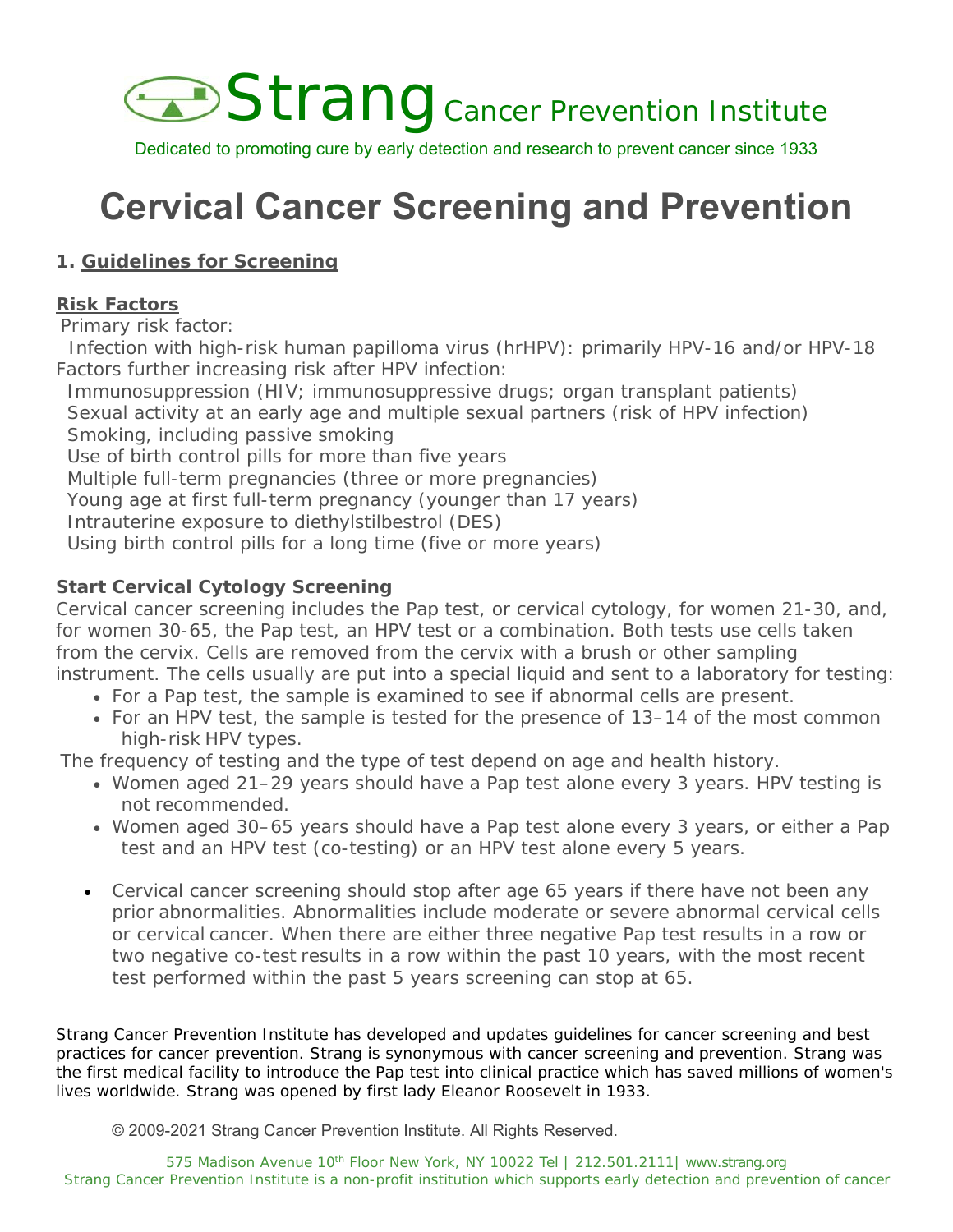- Those who have had had a hysterectomy may still need screening. The decision is based on whether the cervix was removed, why the hysterectomy was needed, and whether there is a history of moderate or severe cervical cell changes or cervical cancer. Even if the cervix has been removed at the time of hysterectomy, cervical cells can still remain at the end of the vagina. If there is a history of cervical cancer or cervical cell changes, screening should continue for 20 years after the time of the hysterectomy.
- Women who have a history of cervical cancer, are infected with human immunodeficiency virus (HIV), have a weakened immune system, or who were exposed to diethylstilbestrol (DES) before birth may require more frequent screening than these routine guidelines.
- Having an HPV vaccination does not change screening recommendations. Women who have been vaccinated against HPV still need to follow the screening recommendations for their age group.
- $\bullet$ Women who have been immunized against HPV-16 and HPV-18 should be screened the same as non-immunized women according to age.
- Women who have a normal Pap result and a positive HPV test result perform genotyping for HPV types 16 and 18 or repeating both the Pap and HPV tests in one year.
- Women with an ASC-US Pap result and a negative HPV test should be followed by either HPV testing plus Pap or HPV testing alone at a minimum of 3 years.
- Women receiving a series of the HPV vaccine against HPV-16 and HPV- 18 should follow the same screening recommendations as nonimmunized women.

## **2. Cancer Prevention**

Vaccines can protect males and females against some of the most common types of HPV that can lead to disease and cancer. These vaccines are given in three shots. It is important to get all three doses to get the best protection. The vaccines are most effective when given at 11 or 12 years of age.

**Girls and women:** Two vaccines (Gardasil and Cervarix) are available to protect females against the types of HPV that cause most cervical cancers. One of these vaccines (Gardasil) also protects against most genital warts. Gardasil has also been shown to protect against anal, vaginal and vulvar cancers. Either vaccine is recommended for 11- and 12-year-old girls, and for females 13 through 26 years of age, who did not get any or all of the shots when they were younger. These vaccines can also be given to girls beginning at 9 years of age. It is recommended to get the same vaccine brand for all three doses, whenever possible.

**Boys and men:** One available vaccine (Gardasil) protect males against most genital warts and anal cancers. This vaccine is available for boys and men, 9 through 26 years of age. For those who choose to be sexually active, condoms may lower the risk of HPV. To be most effective, they should be used with every sex act, from start to finish. Condoms may also lower the risk of developing HPV-related diseases, such as genital warts and cervical cancer. But HPV can infect areas that are not covered by a condom - so condoms may not fully protect against HPV.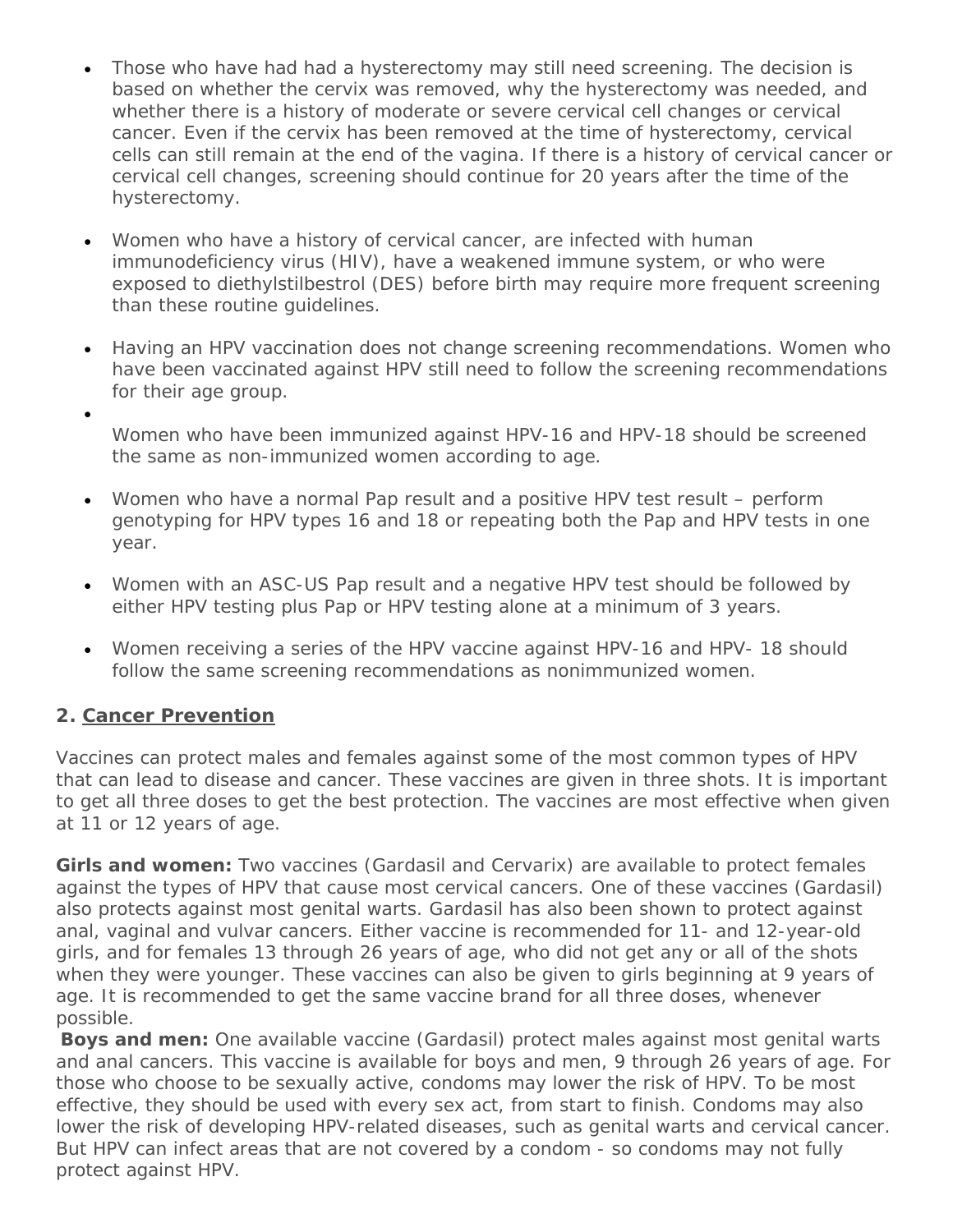People can also lower their chances of getting HPV by being in a monogamous relationship with one partner; limiting their number of sex partners; and choosing a partner who has had no or few prior sex partners. But even people with only one lifetime sex partner can get HPV. It may not be possible to determine if a partner, who has been sexually active in the past, is currently infected.

## **CERVICAL CANCER SCREENING BENEFITS AND HARMS - FREQUENTLY ASKED QUESTIONS (FAQs)**

#### **What is the Pap test?**

In 1943 the Papanicolaou (PAP) test was introduced by Strang based on the discovery of the test by Dr. Papanicolaou. The test examines cells from the cervix to determine if they are undergoing change that indicates a high risk of cervical cancer.

#### **What is the benefit of the Pap test?**

Since the Pap test was introduced in the 1950s, the frequency and death rate of cervical cancer has fallen by at least 70%.

#### **Who should have a Pap test?**

The first Pap test is recommended at 21 and if normal every 3 years until age 29. Women aged 30 to 65 years should be screened with cytology and HPV testing ("cotesting") preferably every 5 years.

#### **What are the possible results of a Pap test?**

The test takes about 10 days to get the results.

Pap test results may be:

Negative –normal Abnormal – this can be caused by infection, pre-cancer or cancer

Your physician will advise you what to do if the test is abnormal.

#### **Are additional tests done with the Pap test?**

Human papilloma virus (HPV) testing is also carried out in women over 30 in conjunction with the Pap test. HPV causes nearly all cancers of the cervix if it is persistent. HPV infection occurs in about 50% of sexually active women age 20-24 but most HPV infections disappear spontaneously. In 10-20% HPV persists but takes many years to cause cervical pre-cancer or cancer.

#### **What is done if HPV testing is negative?**

Repeat testing is carried out 5 years later.

#### **What is done if HPV cotesting is positive?**

If the HPV test shows that the virus is a high-risk type you will be checked by your doctor more frequently. It does not mean that cervical cancer will develop. HPV cannot be treated but early changes in the cells covering the cervix that indicated cervical cancer is more likely to occur can be treated.

Women cotesting HPV positive and Pap test cytology negative should be followed with either: